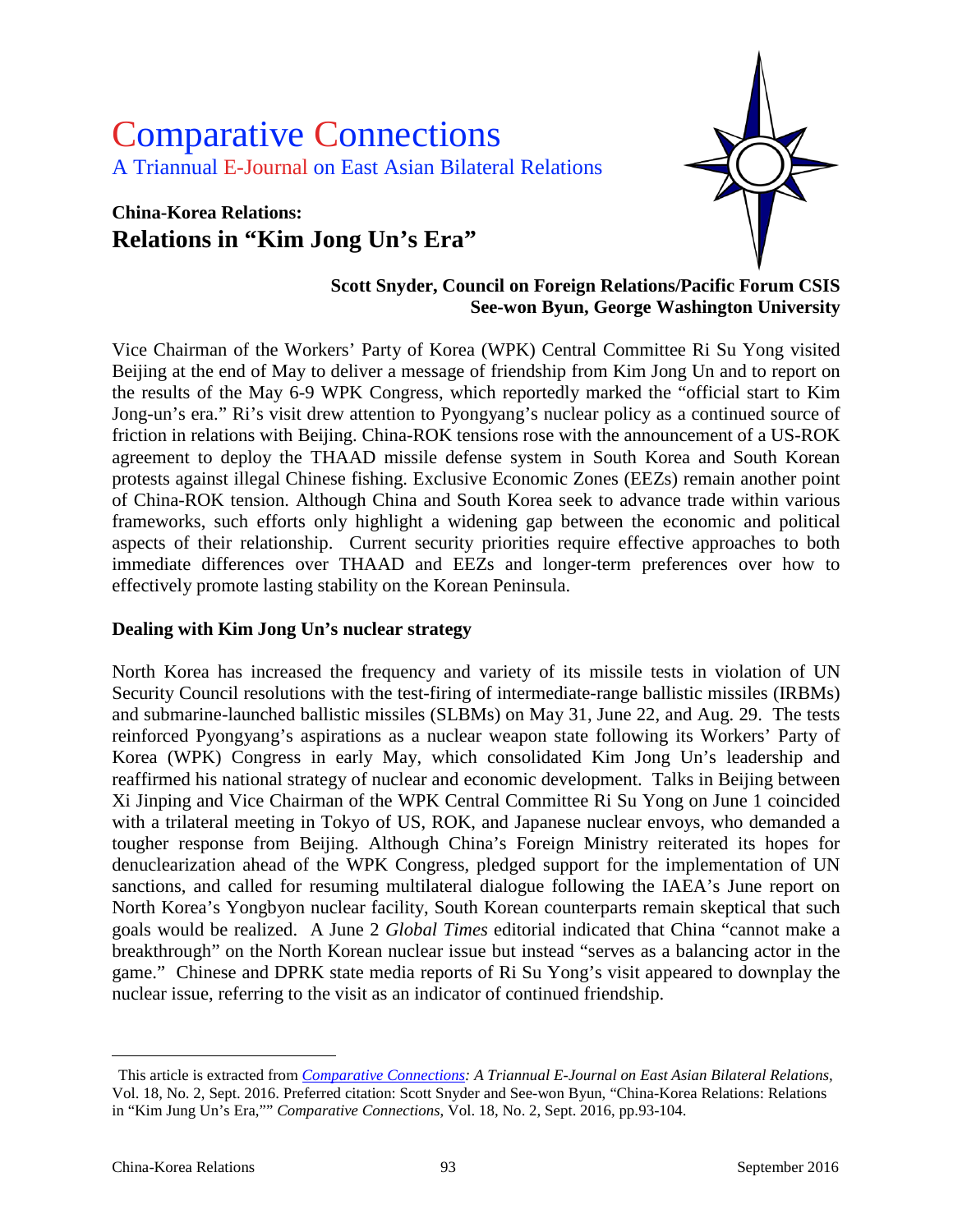At the Track 1.5 Northeast Asia Cooperation Dialogue meeting involving representatives from all of the countries in the Six-Party Talks held in Beijing on June 22-23, Choe Son Hui, deputy director of North American affairs at the DPRK Foreign Ministry and North Korea's deputy chief nuclear envoy, described the Six-Party Talks as obsolete, indicating no change in Pyongyang's nuclear policy under Kim Jong Un. The annual security forum was held shortly after North Korea's test-launch of two IRBMs.

South Korea's Foreign Ministry on May 9 dismissed a *JoongAng Daily* report on China's proposal for peace treaty talks between Washington and Pyongyang in exchange for North Korea freezing its nuclear weapons program and returning to the Nuclear Non-Proliferation Treaty. Later that month, China's Foreign Ministry also denied a US media report on a China-DPRK agreement on Chinese food aid in return for Pyongyang's restraint from conducting a fifth nuclear test to mark the WPK Congress.

North Korea's WPK Congress raised expectations among some South Korean scholars over a North Korean charm offensive toward Washington in which North Korea would call for peace treaty talks in exchange for a suspension of nuclear activities. Kim Jong Un's calls at the WPK Congress for inter-Korean dialogue led to North Korean proposals on May 21 and 24 for working-level military talks, both of which South Korea summarily dismissed. US Republican presidential candidate Donald Trump's indications of openness to talks with Kim Jong Un, however, drew support from the Chinese Foreign Ministry on May 18, which said that "direct dialogue and communication between the U.S. and North Korea" is a "very conducive" means toward promoting Korean Peninsula denuclearization.

#### **Beijing's opposition to THAAD; Seoul's opposition to EEZ violations**

North Korea's sprint to advance its nuclear and missile capabilities catalyzed a US-ROK agreement on July 8 to deploy the Terminal High Altitude Area Defense (THAAD) missile defense system on the Korean Peninsula. The Chinese Foreign Ministry responded that it is "strongly dissatisfied with and firmly opposes" the decision. Foreign Minister Wang Yi on July 9 argued that THAAD deployment would go beyond the defense needs of the Korean Peninsula, while China's Defense Ministry spokesperson claimed that it will consider "measures to safeguard the nation's strategic security and the strategic balance in the region." Since a US-ROK Feb. 7 announcement on launching official talks to consider the deployment of THAAD, Beijing has expressed its opposition with both the US and ROK through various regional diplomatic channels and at the highest levels. Vice Foreign Minister Li Baodong raised such concerns in May to US Undersecretary of State for Arms Control and International Security Rose Gottemoeller and President Xi Jinping reportedly raised the issue with both President Obama and President Park in bilateral meetings on the sidelines of the Nuclear Security Summit.

Friction over THAAD surfaced during the Shangri-La Dialogue in Singapore on June 3-5, where ROK Defense Minister Han Min-koo signaled to regional leaders South Korea's "undoubtedly clear will to deploy THAAD." In his plenary speech on June 5, Adm. Sun Jianguo, deputy chief of China's Central Military Commission Joint Staff, argued that THAAD deployment would "erode the security of the region." Ahead of the Shangri-La Dialogue, the ROK Defense Ministry had sought to avoid the issue amid heated domestic debates on THAAD within South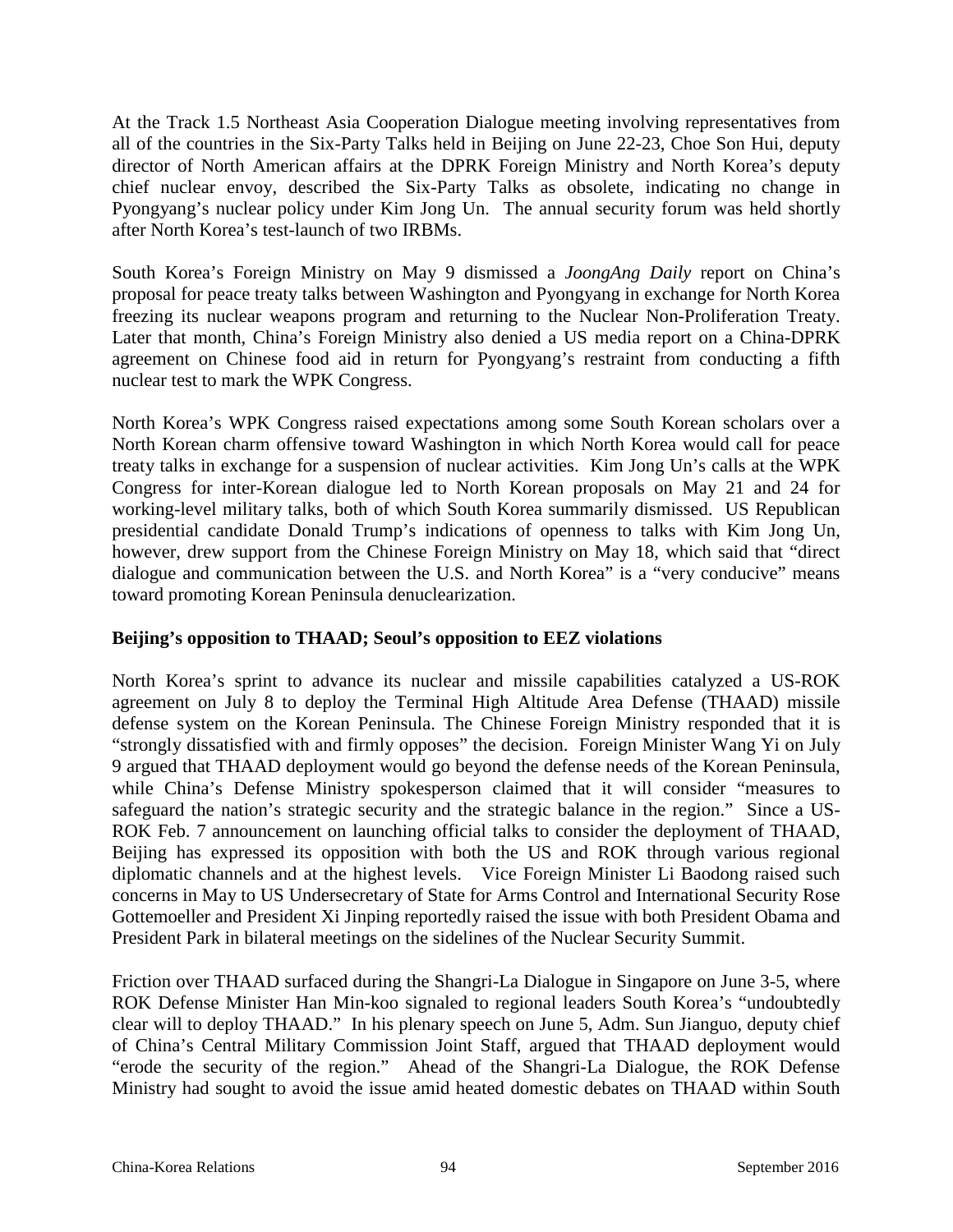Korea as well as criticism from China and Russia. The THAAD controversy coincided with South Korean efforts to clarify its maritime security policies in advance of a long-anticipated July 12 ruling of the International Tribunal on the Law of the Sea (ITLOS) on China's South China Sea claims, another focal point of the Singapore meeting. The Shangri-La Dialogue also served as a platform for mobilizing international support on the North Korean nuclear issue. In his address to participants on June 4, Defense Minister Han Min-koo sought "collective strength" against Pyongyang's military provocations, arguing that Seoul will not support the "meaningless dialogue" proposed by Pyongyang without any commitments on denuclearization.

The formal announcement on July 9 on the decision to deploy THAAD unleashed weeks of Chinese editorial debate over South Korea's perceived betrayal of Chinese security interests and the negative impact on the regional security balance. The emotional Chinese debate included discussion of a wide range of threats of economic retaliation by China against South Korea and coincided with a heated domestic political debate within South Korea over the THAAD deployment and the decision to locate the battery in Seongju, Kyeongsang Province. South Korean media made much of the fact that Foreign Minister Wang Yi shared an airplane to the ASEAN Regional Forum meeting in Laos with North Korean Foreign Minister Ri Yong Ho, speculating that China would recalibrate its relations with North Korea in retaliation for the decision to deploy THAAD.

Chinese threats of economic retaliation fed South Korea's sharpening domestic debate over the deployment decision, which received support from slightly over 50 percent of the Korean public but met with a strong NIMBY backlash and protests from Seongju citizens, joined by opposition National Assembly members. South Korean media scrutinized Chinese handling of K-pop concerts, tourism, and sales of Korean cosmetics in China for evidence of retaliation against Seoul. The PRC tightened the process of visa issuance to South Korean visitors, but did not take significant economic measures against South Korea in advance of the September G20 Summit. On the occasion of a trilateral China-Japan-ROK Foreign Ministers Meeting in Japan on Aug. 24, China separated its handling of North Korea from the THAAD decision by joining with South Korea and Japan in opposing North Korea's nuclear development and pledging to implement UN Security Council resolutions while Foreign Minister Wang Yi expressed China's opposition to THAAD in a bilateral meeting with Foreign Minister Yun Byung-se.

Illegal Chinese fishing is another area of recent political confrontation between Seoul and Beijing. Following the capture of Chinese fishing boats in neutral waters near the inter-Korean border in early June, Seoul issued a formal complaint to Beijing demanding practical action. Deputy Foreign Minister Kim Hyoung-zhin further raised South Korean opposition by summoning PRC Ambassador to the ROK Qiu Guohong on two occasions that month, demanding active measures from Beijing. Such developments undermined the renewal of consultation channels established last December in response to limited achievements of regular talks among foreign affairs, maritime law enforcement, and fishery authorities. South Korea's military police on June 10 initiated its first joint operations with the US-led UN Command, authorized to use force against Chinese fishing boats in the event of noncompliance with verbal warnings. In South Korea's latest move against illegal fishing, the Ministry of Public Safety and Security on June 22 announced the stationing of the Coast Guard's biggest patrol vessel off Jeju Island, named after Coast Guard officer Lee Cheong-ho who was killed during clashes with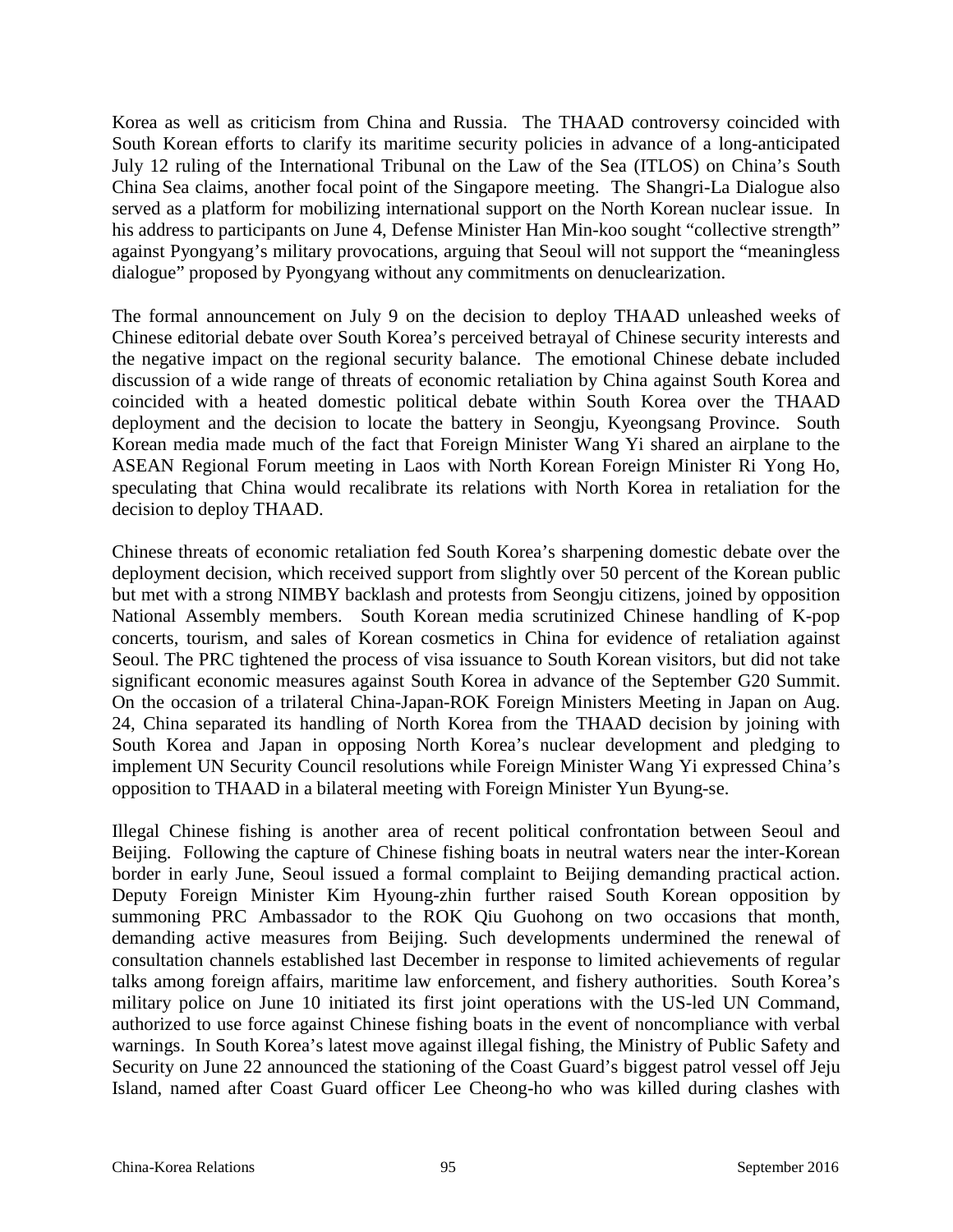Chinese fishermen in 2011. The patrol operations extend to the Ieodo Ocean Research Station on Ieodo, a submerged rock that is the subject of competing claims from China and South Korea.

#### **Chinese assessments of relations with the two Koreas**

WPK Vice Chairman Ri Su-yong's visit to China on May 31-June 2 for talks with President Xi Jinping and Communist Party of China (CPC) counterpart Song Tao represented the highestlevel bilateral exchange since North Korea's January 2016 nuclear test. The level of Ri's reception signaled Beijing's willingness to renew friendship and strengthen party-to-party coordination, while Pyongyang simultaneously sought working-level military talks with Seoul. The official purpose of Ri's visit was to brief Chinese counterparts on the WPK Congress, where Ri was promoted into the WPK Political Bureau from his previous position as foreign minister. The CPC sent a congratulatory message on the opening of the WPK Congress on May 6, and President Xi extended a personal message to Kim Jong Un on his election as WPK chairman. But while Beijing sent a vice premier to North Korea's most recent prior party congress in 1980, the absence of a similar representation at the May congress highlighted political strains in the China-DPRK relationship over Pyongyang's nuclear development. North Korea's ceremonial head of state Kim Yong Nam arrived in Beijing on May 17 on his way to Equatorial Guinea but had no reported meetings with Chinese leaders.

The WPK Congress was a catalyst for Chinese debate on relations with Korea after the "official start to Kim Jong Un's era." Although Kim's *byeongjin* policy of nuclear and economic development signifies change from Kim Jong Il's military-first *songun* policy, Chinese observers recognize the practical constraints to the Kim regime's current strategy. A *Global Times* editorial on May 6 claimed that nuclear development "has brought Pyongyang far more negative effects on its security than it may have predicted," but expressed hopes for a "pragmatic" assessment on resolving the "contradictions" in Kim's dual strategy of national development. Referring to Kim's nuclear goals as "poison for his country's economy," a *China Daily* commentator on May 11 more explicitly argued that "it is simply beyond Pyongyang's competence to pursue the twin goals at once," citing not just limited national resources but also limited support from the international community. As a May 9 *Global Times* editorial indicated, "International society is firmly against Pyongyang's nuclear program … major countries will not change their stance to recognize North Korea as a nuclear state." According to Jin Qiangyi, director of Yanbian University's Institute of International Politics, North Korea's proposal of inter-Korean military talks in May was "insincere" in the absence of steps toward denuclearization, aimed instead to ease the pressures of tightened sanctions since March. Deng Yuwen, former deputy editor of a CPC paper, even suggested that the downfall of the Kim regime is only "a matter of time" unless Pyongyang changes its policy orientation, projecting such a scenario within 10 to 15 years. Despite such warnings on Pyongyang's international isolation, however, South Korean observers remain skeptical about Beijing's support for tougher measures given the implications for China's own stability in the northeast.

Chinese assessments of relations with the South reflect an even sharper downturn in reaction to Seoul's THAAD agreement with Washington, identified as a "barrier to closer relations with China" and part of US efforts to create an "Asian version" of NATO. As a *Xinhua* editorial on Aug. 2 indicated, Seoul's decision "damages the mutual trust and cooperation developed with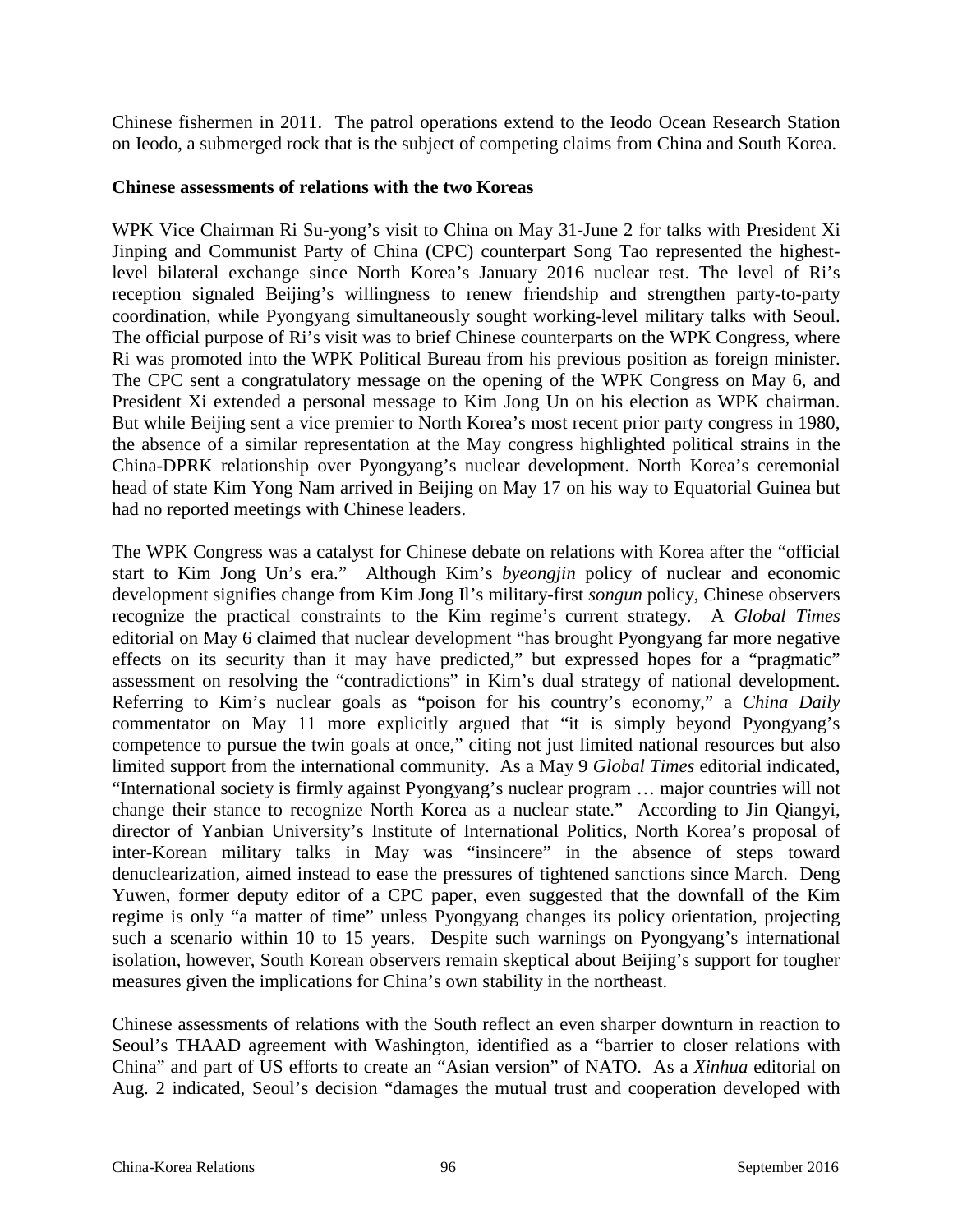China by threatening China's strategic security interests." Specifically, the THAAD decision "breaks the regional strategic balance by tying South Korea to the US chariot of Asia-Pacific rebalancing." Other commentators threatened retaliation against South Korea's broader strategic interests. According to an Aug. 1 *Xinhua* editorial, the THAAD agreement is "an invitation for economic punishments which Seoul cannot afford," and will "force Beijing and Moscow to take strategic countermeasures." Chinese reporting of the agreement has particularly played into South Korean domestic protests against Seoul's decision, described by the PRC state media as a "move to serve US hegemony" and an outcome of "humiliated diplomacy."

#### **China's economic ties with North Korea and implementation of sanctions**

China's Ministry of Commerce and General Administration of Customs announced an embargo on import of coal and iron products from North Korea on April 5. China-DPRK trade in April declined by 10.5 percent on-year to \$429 million according to Chinese Customs data, including a 22.3 percent drop in DPRK imports to China. North Korean coal exports to China, which accounted for 40 percent of the North's total exports to China, fell by 38 percent to \$72.27 million in April. However, the drop in value of bilateral trade may have as much to do with depressed coal prices as China's implementation of sanctions.

US and Japanese sources suggested in late May that the impact of sanctions has been minimal based on limited changes in the price of basic commodities. On the other hand, according to *Radio Free Asia*, China's public security agents appear to be cracking down harder on illicit trade, including arrests of Dalian-based smugglers in early March engaged in arms trafficking with North Korea. China's Commerce Ministry on June 14 announced its decision to ban exports to North Korea of "dual-use" items as part of efforts to implement UN Security Council Resolution (UNSCR) 2270, which was supported by pledges from the Foreign Ministry a day later to fully implement UN sanctions against North Korea.

Such measures, however, followed Foreign Ministry statements on June 2 opposing "any country's unilateral sanctions" in response to the US Treasury Department's designation of North Korea as a "primary money laundering concern" aimed to restrict the North's access to the international financial system. Despite joint pledges of cooperation on sanctions after the US-China Strategic and Economic Dialogue in Beijing on June 7, ROK officials continue to demand more action from Beijing. In a meeting with PRC Ambassador Qiu Guohong on June 7, interim leader of main opposition Minjoo Party of Korea, Kim Chong-in, sought "more efforts" on denuclearization through sanctions, pointing to economic ties with Pyongyang that limit the effectiveness of economic pressure. Outside the UN framework, the US Department of Commerce ordered an investigation into Huawei's exports to North Korea, Cuba, Iran, and Syria, according to *The New York Times* in early June.

Dandong city's China Council for the Promotion of International Trade on June 10 announced its annual China-DPRK Economic, Trade, Culture and Tourism Expo on Oct. 15-18, which has served as a platform for promoting bilateral economic and cultural exchanges since 2012. The announcement came a week after Dandong postponed an inaugural trade fair between Chinese and South Korean small and medium-sized enterprises (SMEs) scheduled for June 9-13, reportedly directed by the central government, citing technical difficulties and "safety" concerns.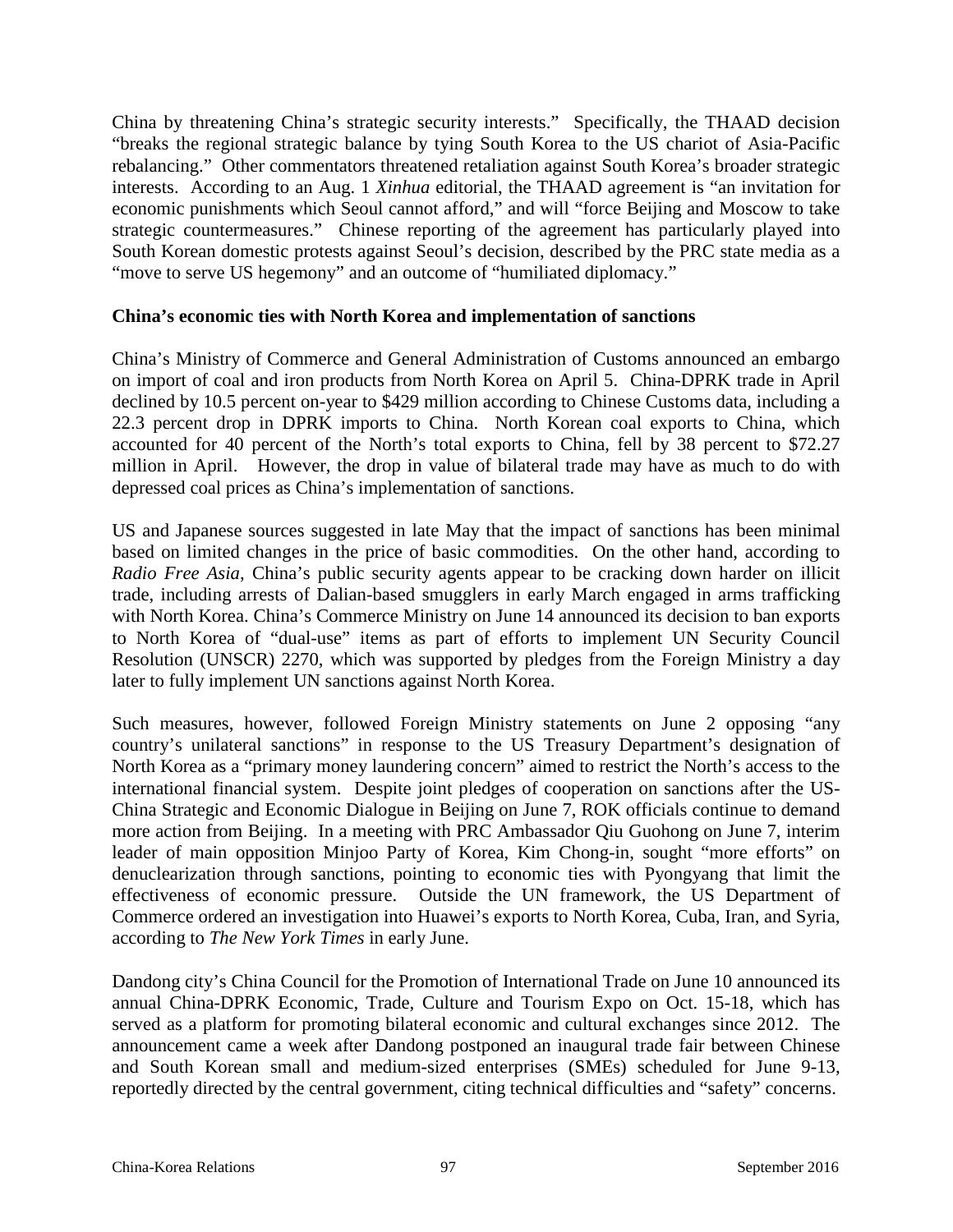The delay in such initiatives reinforced speculation about a deteriorating security environment in China's northeast, given apparent increases in North Korean defections and the reported killing of an ethnic Korean pastor and supporter of DPRK defectors in Yanbian in late April. ROK Unification Ministry data in June indicated a 16 percent annual increase in the number of DPRK defectors coming to the South to 590 from January-May, the biggest increase recorded under Kim Jong Un's leadership. The latest officially-reported defection involved three North Korean restaurant workers who arrived in Seoul from China's Shanxi Province, confirmed by the ROK Ministry of Unification on June 1. According to *Radio Free Asia*, North Korea's State Security Ministry has issued a ban on individual travel to China since March. South Korean sources in May claimed that Kim Jong Un has even ordered a ban on the use of Chinese cell phones to prevent defections and internal information leaks especially in border regions, where DPRK state security agents have reportedly stepped up monitoring of mobile communications. Seoul has taken its own measures against security concerns on the China-DPRK border, including the cancelation of official training tours scheduled for late May by the Unification Ministry-affiliated Institute for Unification Education, and travel advisories from the National Unification Advisory Council and Foreign Ministry.

#### **China-ROK FTA confronts declining trade**

South Korea's exports to China, which account for a quarter of its total exports, posted a 18.4 percent annual decline in May according to the Korea International Trade Association (KITA), comparable to previous declines in 2009 and 1998 during the global and Asian financial crises. Unfavorable trade trends loomed over the  $14<sup>th</sup>$  China-ROK Economic Ministers Meeting in Seoul on May 27, led by PRC Finance Minister Xu Shaoshi and ROK counterpart Yoo Il-ho, their second meeting that month since the 16<sup>th</sup> China-ROK-Japan Finance Ministers and Central Bank Governors Meeting on the sidelines of the Asian Development Bank annual meeting in Frankfurt on May 3. Minister Yoo also attended the AIIB's first General Assembly in Beijing on June 24 as well as the launching ceremony for the establishment of the RMB-Won direct market. Trade and economic cooperation since the establishment of the China-ROK FTA and AIIB's founding last summer was a focus of talks between Foreign Ministers Wang Yi and Yun Byungse on July 25 on the sidelines of the ASEAN Foreign Ministers Meeting in Laos, as well as at the eighth Trilateral Foreign Ministers Meeting with Japanese counterpart Kishida Fumio in Tokyo on Aug. 24. Talks between Finance Ministers Xu Shaoshi and Yoo Il-ho in Seoul on May 27 produced an agreement to cooperate on infrastructure development in Northeast China.

The ROK Ministry of Trade, Industry and Energy initiated a series of "Korean Wave"-themed product fairs in Shenyang, Xian, and Chongqing in May, in what it has called the biggest event of its kind involving more than 300 Korean firms and more than 1,000 Chinese counterparts. ROK Trade Minister Joo Hyung-hwan attended the trade fair in Xian on May 13-17, where he also participated in an international "Silk Road" trade fair organized by China's National Development and Reform Commission (NDRC) and Commerce Ministry. Xi Jinping's Silk Road plan since 2013 remains a common theme of new initiatives like the China-ROK "Digital Silk Road," for which Weihai and Incheon Mayors Zhang Hui and Yoo Jeong-bok on May 16 designated their cities as centers of cooperation.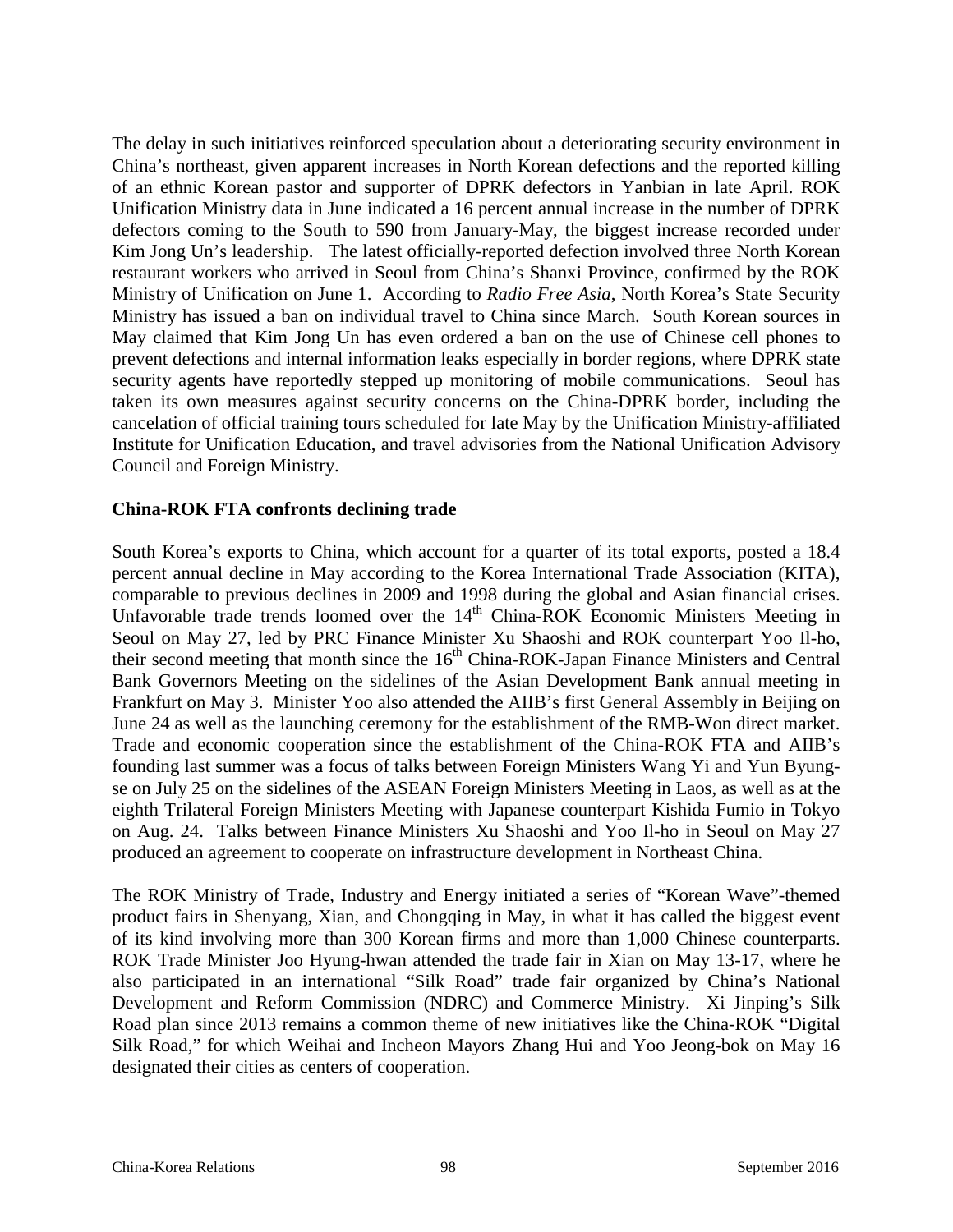South Korean concerns, however, remain focused on the impact of China's slowing growth, seen as a financial threat among 73 percent of respondents in a Bank of Korea survey in May. Still, corporate organizations continue to promote South Korean expansion into the Chinese market in potential growth sources like the service sector, as emphasized in a Korea Chamber of Commerce and Industry (KCCI) report in May. On the other hand, China's economic advancement into high-tech sectors has implied friction with traditional South Korean competitors for the global market. ROK Minister of Science, ICT and Future Planning Choi Yang-hee on May 26 criticized Huawei for framing its patent suit against Samsung Electronics as "a legal battle between global companies," as part of a strategy of enhancing Huawei's global image. China-based South Korean managers have further reported "cultural differences" between Korean companies and their Chinese employees as well as local Chinese governments.

#### **Emerging areas of China-ROK cooperation**

Nontraditional security and local-level exchanges between China and South Korea suggest increasing cooperation despite current political and economic difficulties. The  $13<sup>th</sup>$  China-ROK Nuclear Power Joint Committee met in Beijing on May 26-27, led by Xu Dazhe, director of the China Atomic Energy Authority, and Hong Nam-ki, ROK vice minister of science, ICT and future planning. Director General of the NDRC Climate Change Department Su Wei and ROK Ambassador for Climate Change Choi Jai-chul led the first meeting of the joint climate change committee in Busan on June 23. Also on June 23, a Chinese naval squadron arrived in Busan for exchanges with the ROK Navy following its anti-piracy missions in the Gulf of Aden.

At the local level, ROK Trade Minister Joo Hyung-hwan and Jiangsu Governor Shi Taifeng agreed to establish a high-level dialogue mechanism on trade cooperation in talks in Seoul on May 9, making Jiangsu the fifth Chinese province to have such a channel with South Korea. China's second biggest province in terms of GDP after Guangdong, Jiangsu was also South Korea's second biggest provincial partner in 2015 with a total trade volume of \$59.8 billion, and represented 21.7 percent (\$11.3 billion) of South Korean investment in China. While China's northeast provinces remain behind their coastal counterparts in the amount of trade with South Korea, Heilongjiang and North Chungcheong Governors Lu Hao and Lee Si-jong also reached an agreement in Harbin on June 15 to strengthen provincial trade and economic cooperation. As South Korea's Ministry of Oceans and Fisheries indicated on May 30, a Chinese state-run company from Liaoning proposed a \$177.2 million investment plan in a marina project in Dangjin, South Chungcheong Province.

#### **Conclusion: reversion to the old normal China-ROK relations?**

China-South Korean differences over responding to Pyongyang's nuclear ambitions, Seoul's THAAD agreement with Washington, and EEZ-related maritime security are major challenges to Presidents Xi and Park's "trust-building" commitments since taking office in 2013. As *Xinhua* commentators indicated on Aug. 2, the THAAD decision "undermines the foundation of their strategic cooperative partnership at a time when it actually should be deepening."

But as PRC Ambassador Qiu indicated in June talks with Minjoo Party interim leader Kim Chong-in, Seoul and Beijing remain aligned on common goals of peace, stability, and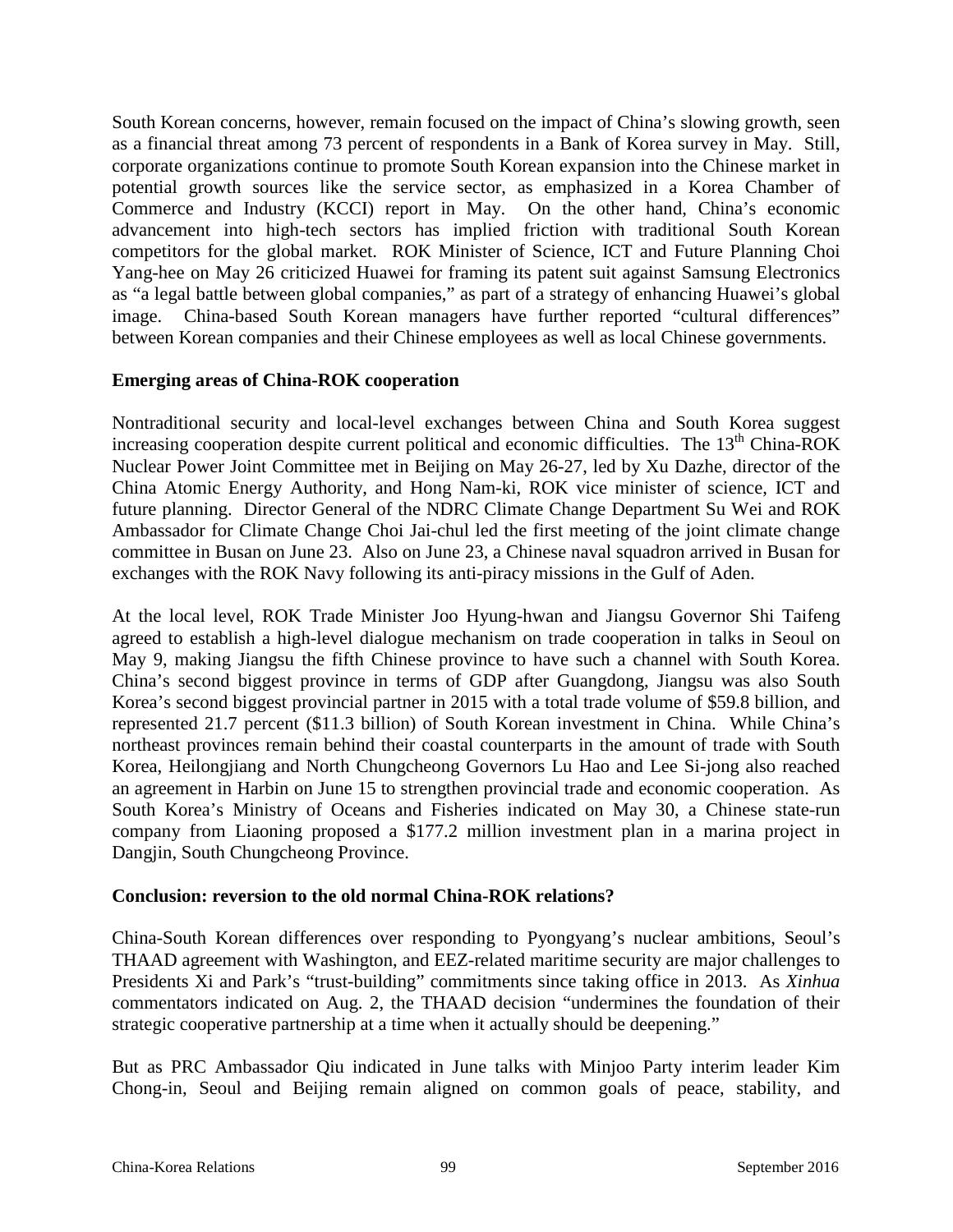denuclearization. Current frictions reflect longstanding differences over the means to achieve such objectives, reflected in debates over sanctions versus dialogue, and debates over US-DPRK peace talks versus multilateral denuclearization talks. Similarly, coinciding with a Philippinesled ruling on South China Sea arbitration, the US-ROK THAAD decision and China's reaction has re-surfaced a longstanding gap in China's broader regional economic and security relations.

The symbolism of President Park Geun-hye on the rostrum in Beijing with President Xi and Russian President Vladimir Putin at China's commemoration of the 70<sup>th</sup> anniversary of World War II las year has been completely wiped away by Xi's failure to coordinate effectively with Park to condemn North Korea's fourth nuclear test and by a widening chasm caused by China's exaggeration of the strategic significance of planned THAAD deployments to South Korea.

The contrast in China's handling of the THAAD issue with the United States and South Korea are worth noting. In talks with National Security Advisor Susan Rice in late July, the PRC appeared to compartmentalize objections to THAAD by assuring the US that such issues would not impede China's implementation of UNSCR 2270 sanctions against North Korea. But Chinese threats to put at risk the economic relationship with South Korea and Foreign Minister Wang Yi's assertion to counterpart Yun Byung-se that South Korea's acceptance of THAAD had damaged trust between the two countries suggests a double-game borne of a desire to ensure that ROK security cooperation with the US stays in the peninsular box rather than risking a long-term possibility that missile defense on the Korean Peninsula could become interoperable with US-Japan missile defense systems aimed at China. It remains to be seen how North Korea's fifth nuclear test on Sept. 9 might sharpen or reframe China's debates over how to deal with South Korea and the United States over North Korea's deepening threats to regional stability.

### **Chronology of China-Korea Relations May – August 2015**

May 3, 2016: The 16<sup>th</sup> China-ROK-Japan Finance Ministers and Central Bank Governors Meeting is held on the sidelines of the Asian Development Bank annual meeting in Frankfurt.

**May 3, 2016:** PRC Foreign Ministry denies information on an ethnic Korean pastor and supporter of DPRK defectors found dead in Changbai County, Yanbian, on April 30.

**May 6, 2016:** PRC Foreign Ministry expresses hopes on North Korea's denuclearization.

**May 7, 2016:** The Communist Party of China (CPC) sends a congratulatory message to the Workers' Party of Korea (WPK) on its party congress.

**May 9, 2016:** Jiangsu Gov. Shi Taifeng and ROK Trade Minister Joo Hyung-hwan meet in Seoul and agree to establish a high-level dialogue mechanism on economic cooperation.

**May 9, 2016:** South Korea's Foreign Ministry denies media reports on US-China talks on peace treaty talks.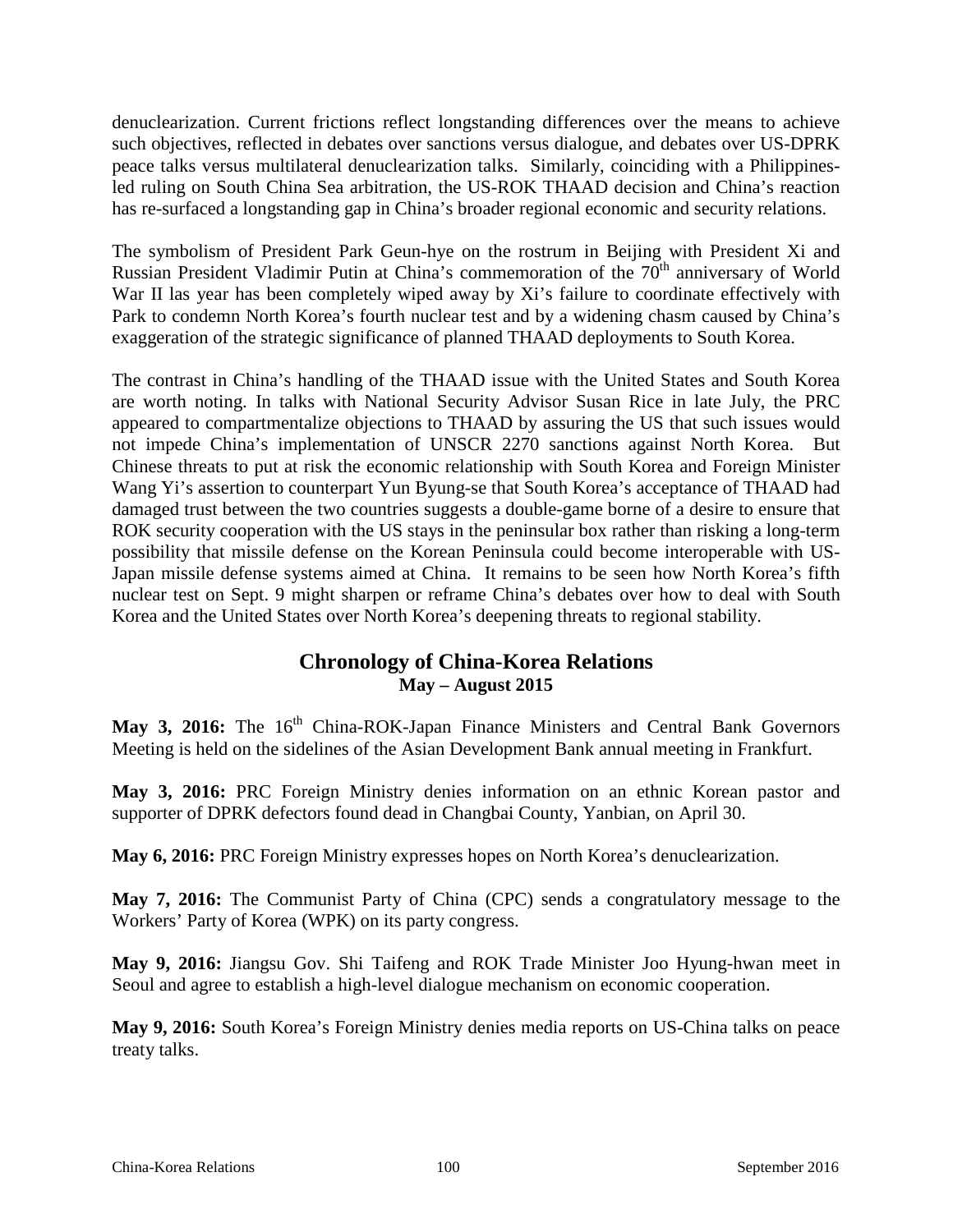**May 10, 2016:** President Xi Jinping sends a congratulatory message to Kim Jong Un on his election as WPK chairman.

**May 12-14, 2016:** Shenyang-Korea Brand and Entertainment Expo 2016 is held in Shenyang, the first of a series of "Korean Wave" product fairs.

**May 13, 2016:** North and South Korean representatives attend an international trade fair in Xian organized by China's National Development and Reform Commission and Commerce Ministry.

**May 13-17, 2016:** Second South Korean product fair is held in Xian, attended by ROK Trade Minister Joo Hyung-hwan.

**May 16, 2016:** Mayors of Weihai and Incheon Zhang Hui and Yoo Jeong-bok meet in Incheon and announce the designation of Incheon and Weihai as priority cities for cooperation on the China-ROK "Digital Silk Road."

**May 17, 2016:** Head of North Korea's Parliament Kim Yong Nam arrives in Beijing on his way to Equatorial Guinea.

**May 18, 2016:** PRC Foreign Ministry expresses support for US-DPRK direct talks.

**May 20-23, 2016:** Head of the CPC Propaganda Department Liu Qibao visits South Korea and meets Foreign Minister Yun Byung-se and Parliamentary Speaker Chung Ui-hwa.

**May 26-27, 2016:** Xu Dazhe, director of the China Atomic Energy Authority, and Hong Nam-ki, ROK vice minister of science, ICT and future planning, lead the 13<sup>th</sup> China-ROK Nuclear Power Joint Committee meeting in Beijing.

**May 26, 2016:** South Korea's Institute for Unification Education announces the cancelation of training visits to the China-DPRK border region schedule for the end of May.

**May 27, 2016:** ROK Finance Minister Yoo Il-ho and PRC counterpart Xu Shaoshi meet in Seoul and agree to cooperate on infrastructure development in Northeast China.

**May 27, 2016:** The 14<sup>th</sup> China-ROK Economic Ministers Meeting is held in Seoul.

**May 31, 2016:** PRC Foreign Ministry calls for restraint after North Korea's apparent failure to launch an intermediate-range ballistic missile.

**May 31–Jun. 2, 2016:** Vice Chairman of the Worker's Party of Korea Central Committee Ri Su Yong visits China and meets President Xi Jinping and Minister of the CPC International Department Song Tao.

**June 1, 2016:** ROK Unification Ministry confirms the arrival of three North Korean restaurant workers defecting from Shanxi Province.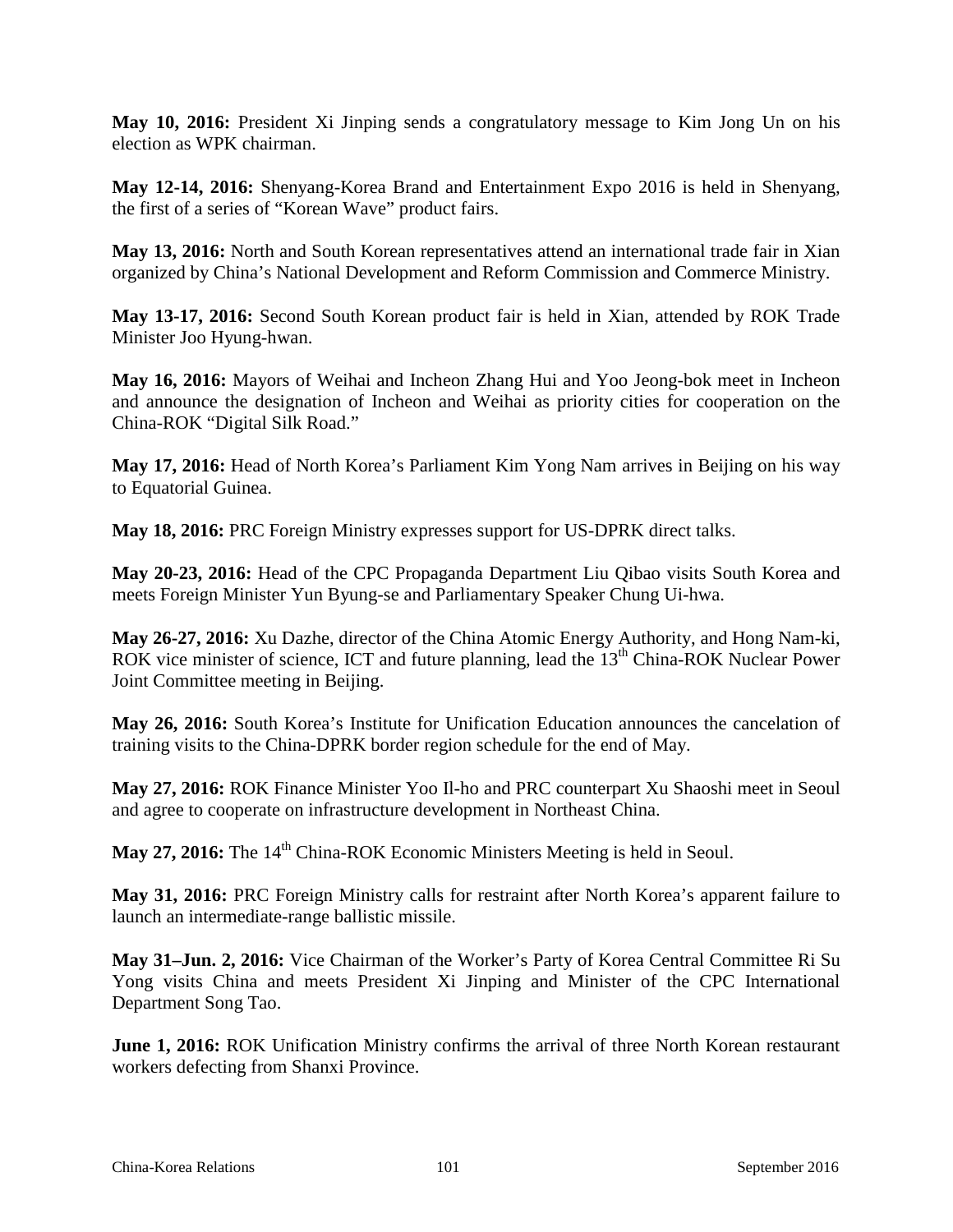**June 2, 2016:** DPRK official of the Red Cross Society Central Committee accuses Seoul for abducting North Korean restaurant workers from China.

**June 2, 2016:** China's Foreign Ministry expresses its opposition to "unilateral sanctions" against North Korea.

**June 3, 2016:** PRC officials announce the cancelation of a trade fair between Chinese and South Korean SMEs in Dandong scheduled for June 9-13.

**June 4, 2016:** PRC Deputy Chief of the Joint Staff Adm. Sun Jiangguo and ROK Defense Minister Han Min-koo meet on the sidelines of the Shangri-La Dialogue in Singapore.

**June 5, 2016:** South Korean fisherman capture two Chinese fishing boats illegally fishing near the inter-Korean sea border.

**June 7, 2016:** *Rodong Sinmun* threatens that North Korea will expand its nuclear development.

**June 7, 2016:** Chinese fishing boats captured for illegally fishing in South Korea's EEZ.

**June 7, 2016:** Interim leader of South Korea's main opposition Minjoo Party of Korea, Kim Chong-in, meets PRC Ambassador to South Korea Qiu Guohong in Seoul.

**June 7, 2016:** PRC Assistant Foreign Minister Kong Xuanyou and Russian counterpart Igor Morgulov express shared concerns over THAAD.

**June 8, 2016:** PRC Foreign Ministry calls for resuming dialogue after the IAEA reports on North Korea's restarting of its nuclear fuel plant in Yongbyon.

**June 8, 2016:** PRC and ROK nuclear envoys Wu Dawei and Kim Hong-kyun meet in Beijing.

**June 8, 2016:** ROK officials announce that Seoul has issued a formal protest with Beijing on illegal Chinese fishing in South Korean waters.

**June 9, 2016:** 1,000 Chinese tourists participate in the "Seoul Dano" tour program jointly developed by the Seoul government and China Travel Service.

**June 10, 2016:** South Korea military police and the UN Command begin joint military operations against illegal Chinese fishing.

**June 14, 2016:** South Korea's military police capture two Chinese fishing boats operating illegally in neutral waters between the two Koreas.

**June 14, 2016:** PRC Commerce Ministry announces a ban on dual use exports to North Korea.

**June 15, 2016:** ROK Coast Guard announces it will request warrants to formally arrest the captains and crew members of two Chinese fishing boats seized on June 14.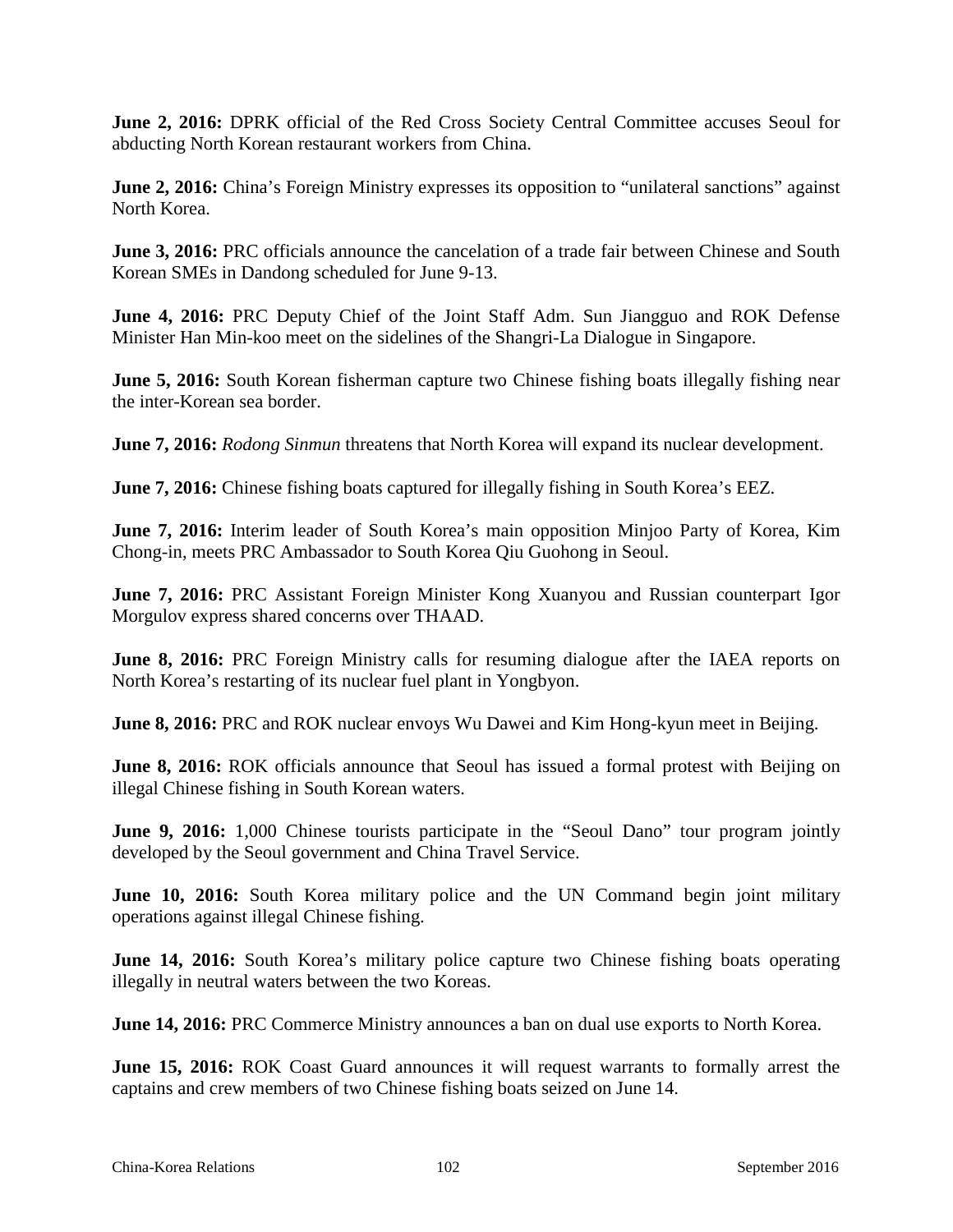**June 15, 2016:** ROK Deputy Foreign Minister Kim Hyoung-zhin calls in PRC Ambassador to South Korea Qiu Guohong to seek cooperation on illegal Chinese fishing.

**June 15, 2016:** China's Foreign Ministry pledges full implementation of UN sanctions against North Korea.

**June 15, 2016:** Heilongjiang and North Chungcheong provincial governors, Lu Hao and Lee Sijong, meet in Harbin and agree to strengthen cooperation in economy and trade.

**June 16, 2016:** ROK Foreign Ministry announces that China and South Korea have agreed in principle on visa exemption for students on school field trips.

**June 19, 2016:** China, South Korea, and Japan on the sidelines of the Shenzhen International UAV Expo reach a three-way cooperation agreement on drones.

**June 20, 2016:** *Korean Central News Agency* criticizes South Korea and the UN Command's joint operations against illegal Chinese fishing in neutral waters between the two Koreas.

**June 20-27, 2016:** Delegation of 177 young Chinese public officials led by Wang Yunzhe, vice chief of the China-ROK Friendship Association, visits South Korea for exchanges with municipal governments.

**June 21, 2016:** South Korean scholars at a conference hosted by the Northeast Asian History Foundation in Seoul challenge Chinese views of ancient history.

**June 22, 2016:** China's Foreign Ministry calls for restraint after North Korea test-fires two medium-range ballistic missiles.

**June 22, 2016:** Newly-appointed ROK National Assembly Speaker Chung Sye-kyun and PRC Ambassador Qiu hold talks in Seoul.

**June 22, 2016:** ROK Ministry of Public Safety and Security announces that ROK Coast Guard has stationed its biggest patrol vessel off Jeju Island to address illegal fishing.

**June 22-23, 2016:** Annual Track 1.5 Northeast Asia Cooperation Dialogue is held in Beijing.

**June 23, 2016:** China's Foreign Ministry urges North Korea to comply with UNSC resolutions.

**June 23, 2016:** Director General of China's National Development and Reform Commission's Climate Change Department Su Wei and ROK Ambassador for Climate Change Choi Jai-chul lead the first meeting of their joint climate change committee in Pusan.

**June 24, 2016:** ROK Finance Minister Yoo Il-ho attends the first AIIB General Assembly in Beijing and opening ceremony of the RMB-Won direct market.